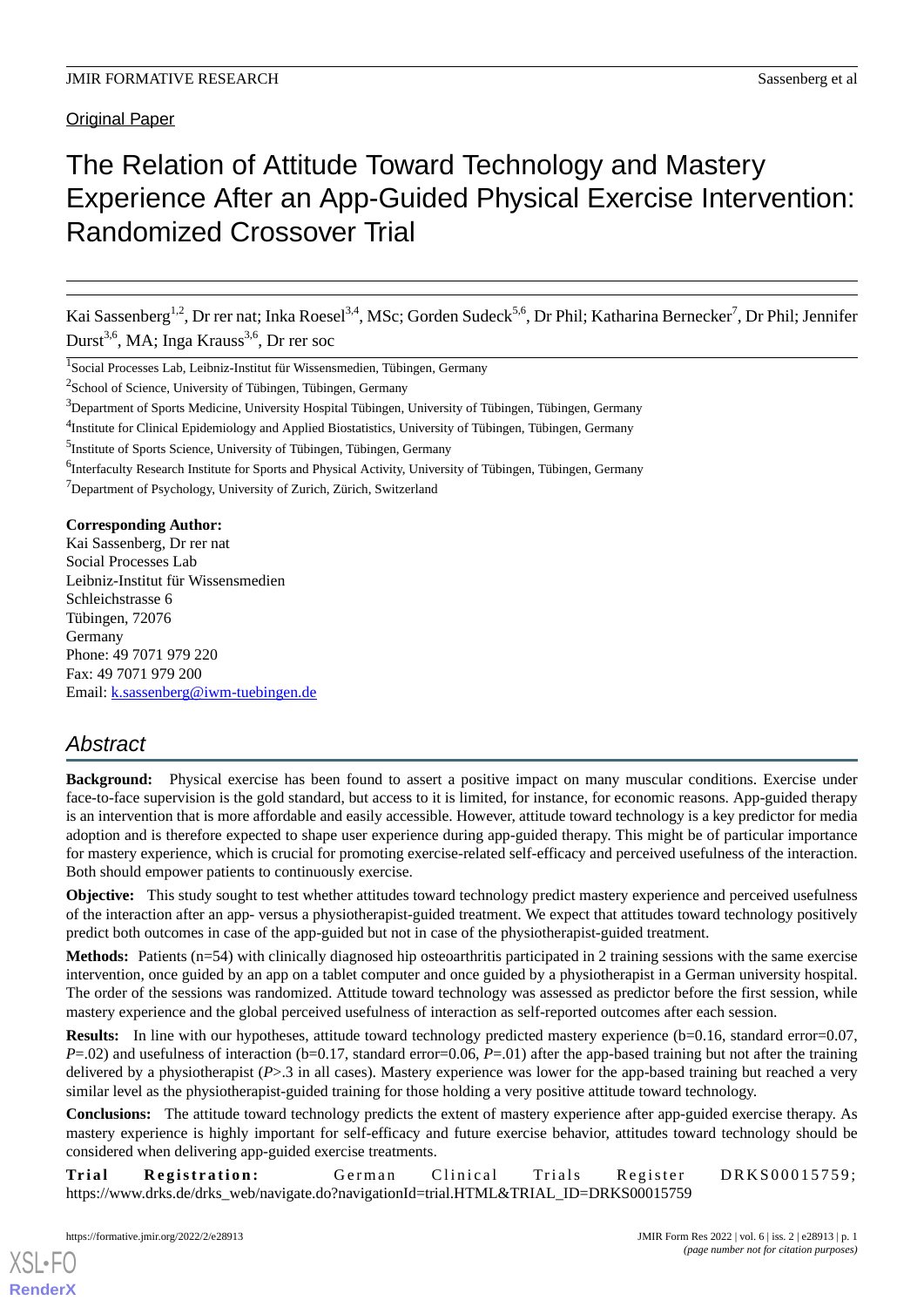#### **KEYWORDS**

mobile app; exercise; mastery experience; self-efficacy; attitudes toward technology; osteoarthritis

#### *Introduction*

#### **Background**

According to the World Health Organization (WHO), musculoskeletal conditions are the leading contributor to disability worldwide [\[1\]](#page-8-0). Their prevalence increases across the lifetime. For many of these conditions such as osteoarthritis (OA), physical activity and exercise contribute to the reduction of symptoms [[2](#page-8-1)]. Therefore, physical exercise is recommended in many treatment guidelines [\[3](#page-8-2)[-6](#page-8-3)]. Unfortunately, many patients do not follow these guidelines [[7\]](#page-8-4). A reason among others is the fear of deterioration of their symptoms due to an incorrect execution of the exercises [[8](#page-8-5)[,9](#page-8-6)]. In other words, low self-efficacy is a major barrier for physical exercise.

This barrier can be overcome by supervision  $[10,11]$  $[10,11]$  $[10,11]$ . Exercises should initially be instructed by a health or exercise professional [[5\]](#page-8-9). An alternative cost-efficient means to provide guidance regarding physical exercise is via digital apps on tablet computers. As tablets are highly mobile, they can be conveniently used in locations that allow to exercise [\[12](#page-8-10)-[16\]](#page-9-0). They have a screen of sufficient size for video-based instructions and most importantly, older people are more likely to use tablets than smartphones [[17\]](#page-9-1). However, the attitude toward digital technologies and with it the willingness of older adults to adopt digital technology for health purposes vary [\[18](#page-9-2)[,19](#page-9-3)].

Therefore, this study sought to compare an app-based intervention with the gold standard of an intervention supervised by a physiotherapist. We tested the effect of both treatments on *mastery experience*, which is known to facilitate exercise-related self-efficacy and, in turn, continuous exercising [\[20\]](#page-9-4). In addition, we studied the perceived *usefulness of the interaction*, a key predictor of the attitudes toward the intervention which should also be related to continuous exercise [\[21](#page-9-5)]*.* To conduct a fair test, both interventions rely on the same evidence-based exercise intervention for patients with hip OA [\[22](#page-9-6)[,23](#page-9-7)]. To do justice to the older age of the target group of this intervention and the varying acceptance of technology-based health interventions in that group, we considered attitudes toward technology as an additional predictor.

#### **Theoretical Underpinning of (Digital) Exercise Interventions**

The model of physical activity–related health competence (PAHCO) [[24,](#page-9-8)[25\]](#page-9-9) guided the development of the examined app as well as this study. The core idea of this health education model is that exercising in a health-effective and low-risk manner requires a set of competences, namely, movement competence, control competence, and self-regulation competence. *Movement competence* includes motor abilities and skills as well as movement and body awareness. To train this competence, we ensured that our app provided detailed instructions regarding movement as well as body signals and allowed for the repeated viewing of videos until instructions

were well understood. *Control competence* requires activity-related knowledge and the ability to perceive and interpret body signals (eg, to sense muscle soreness and adjust exercise intensity based on it). To direct users' attention to this aspect, the app contained questions about pain and intensity after each exercise and provided feedback on how to adapt the exercise to ensure optimal dose parameters.

Finally, *self-regulation competence* summarizes motivational and volitional determinants of regular exercise including self-efficacy, which refers to the feeling that exercise can be executed independently and, thus, key for its uptake [[26\]](#page-9-10). Self-efficacy is developed through the experience that the exercise session empowers the user to execute the exercises effectively, called *mastery experience* [\[20](#page-9-4),[27\]](#page-9-11). Mastery experience can refer to the movement-related demands (which relates to movement competence), the self-directed control of physical loads (which relates to control competence), or—most relevant in the current context—the app- or physiotherapist-guided exercise instructions. Given that mastery experience is decisive for the adoption of regular exercise [[26,](#page-9-10)[28\]](#page-9-12) and the use of digital devices more generally [\[29](#page-9-13)], we focused particularly on this indicator in this study.

#### **Attitudes Toward Technology Among Older Adults**

Attitudes toward technology and acceptance of eHealth vary substantially among older adults [\[30](#page-9-14),[31\]](#page-9-15). Research has demonstrated that the general attitude toward technology relate positively to the judgment of health-related technologies including (1) the perceived usefulness and (2) the self-efficacy regarding the use of the specific technology [\[32](#page-9-16)]. This suggests that attitudes toward technology might relate to perceived usefulness and self-efficacy, because the attitudes color the experience during technology use, including perceived usefulness of the interaction and mastery experience. Given that perceived usefulness and mastery experience both contribute substantially to the adoption of the technology  $[21,33]$  $[21,33]$  $[21,33]$  and, thus, in the current context to health behavior, knowledge about the relation between these variables is highly relevant. At the same time, there is no reason to assume that attitudes toward technology predict the usefulness of the interaction and the mastery experience in the context of interventions delivered by a human instructor. Accordingly, we hypothesized:

*Attitudes toward technology is positively related to (1) the mastery experience and (2) the perceived usefulness of the interaction regarding an app-guided treatment but not regarding a treatment delivered by a human instructor.*

#### **The Current Research**

These hypotheses were tested using the data collected in a larger training study, parts of which have been reported by Durst et al [[34\]](#page-9-18). In this experimental study, patients with hip OA received the same evidence-based exercise intervention [[22,](#page-9-6)[23](#page-9-7)] once

 $XS$  $\cdot$ FC **[RenderX](http://www.renderx.com/)**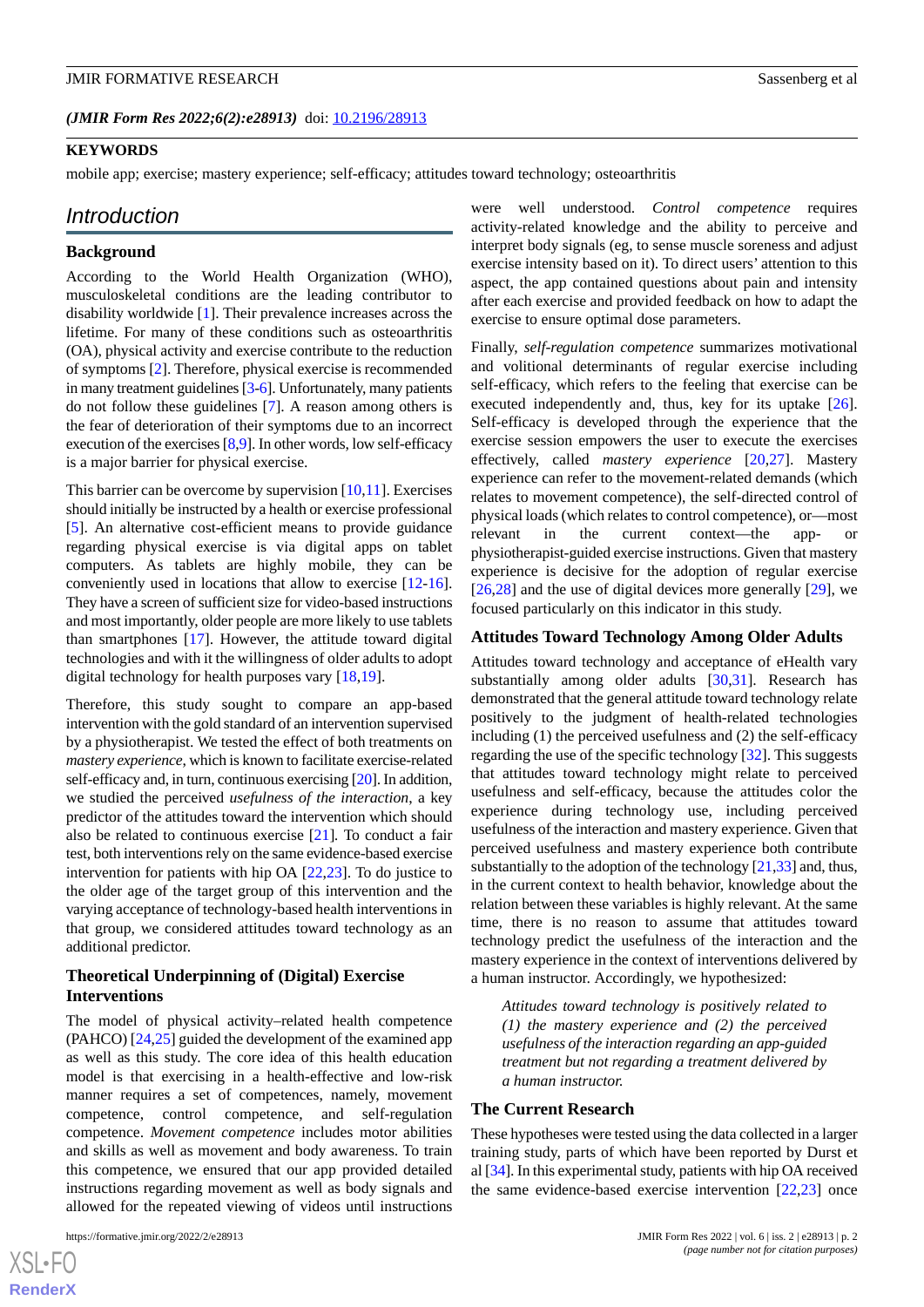delivered by an app on a tablet computer and once by a physiotherapist with the order of sessions being randomized between participants. Attitudes toward technology, mastery experience, and usefulness of the interaction were assessed after both sessions.

### *Methods*

#### **Design and Participants**

Parts of this section correspond to those of a previous publication on this study [[34\]](#page-9-18) given that both articles describe the same study. We conducted a randomized crossover trial (see [Multimedia Appendix 1](#page-8-11) for the CONSORT checklist) with a 2 (treatment: app vs physiotherapist—within participants)  $\times$  2 (sequence—between participants) design. The attitude toward technology was assessed as additional continuous predictor. Participants were randomly assigned in a 1:1 allocation ratio to the 2 exercise treatment sequences. Randomization was based on a list generation with an online tool [\[35](#page-9-19)].

<span id="page-2-0"></span>The AP (app–physiotherapist) group first had a training session using a tablet computer–based app and later a second session supervised by a physiotherapist, whereas the PA (physiotherapist–app) group was supervised by the physiotherapist in the first session and had the app-based training

in the second session. For each participant the 2 intervention sessions were scheduled 4-6 weeks apart to allow for a sufficiently strong washout of treatment effects. The analyses reported by Durst et al [\[34](#page-9-18)] show that washout was only partly successful regarding movement competence. Therefore, we include sequence as a factor in the analyses reported below. Ethical approval for this study was obtained from the Ethical Committee of Tuebingen University Hospital. The study was registered in the German Clinical Trials Register (DRKS00015759). This preregistration did not include the hypothesis tested here.

Participants with diagnosed hip OA were recruited via advertisements in regional newspapers, by an email sent out via the employee list-serve of the University of Tuebingen and the Tuebingen University Hospital, and via flyers distributed by orthopedic surgeons and physiotherapists. In a telephone call interested individuals were screened for eligibility (for exclusion criteria, see [Textbox 1\)](#page-2-0). Eligible people were then randomly allocated to 1 of the 2 treatment sequences (determined by the next free slot in the randomization list) and informed about (1) the positive effects of exercise therapy for hip OA, (2) the details of the treatment, and (3) the research questions. Finally, the 2 treatment sessions at the Tuebingen University Hospital were scheduled.

**Textbox 1.** Inclusion and exclusion criteria.

#### **Inclusion criteria**

- 1. 50 years and older
- 2. Self-reported lifetime prevalence of hip osteoarthritis diagnosed by a medical practitioner
- 3. Informed consent to study participation

#### **Exclusion criteria**

- 1. Comorbidities leading to major impairments in everyday life and representing contraindications for physical activities
- 2. Self-reported acute illness
- 3. Significantly established osteoporosis requiring treatment, previous spontaneous or low-impact fracture
- 4. Musculoskeletal surgery at the lower extremity within the last 3 months
- 5. Regular use of gait aids (eg, walker, crutch)
- 6. Insufficient German language skills for self-administered questionnaires
- 7. Previous experience from hip exercise groups

#### **In case of an artificial joint replacement at the other hip or the knee joints:**

- 1. Artificial joint replacement at the knee or hip joint or both within the last 6 months, with unstable anchoring or with known radiological signs of implant loosening
- 2. Current pain at rest or with activity due to artificial joint replacement
- 3. Luxation as an adverse event of artificial hip replacement
- 4. Acute joint inflammation at the knee or hip joint or both

#### **Trial Interventions**

#### *Overview*

 $X$ SL•F $C$ **[RenderX](http://www.renderx.com/)**

The interventions (physiotherapist and app) used in this study were extracted from an evidence-based 12-week exercise program that was specifically designed for patients with hip

OA [\[23](#page-9-7),[36,](#page-10-0)[37](#page-10-1)]. Four exemplary exercises and their instructions were selected from this program. Both types of training sessions lasted 45-60 minutes. Participants were asked to report perceived exertion and OA-related pain after each set using a 10-point Likert scale.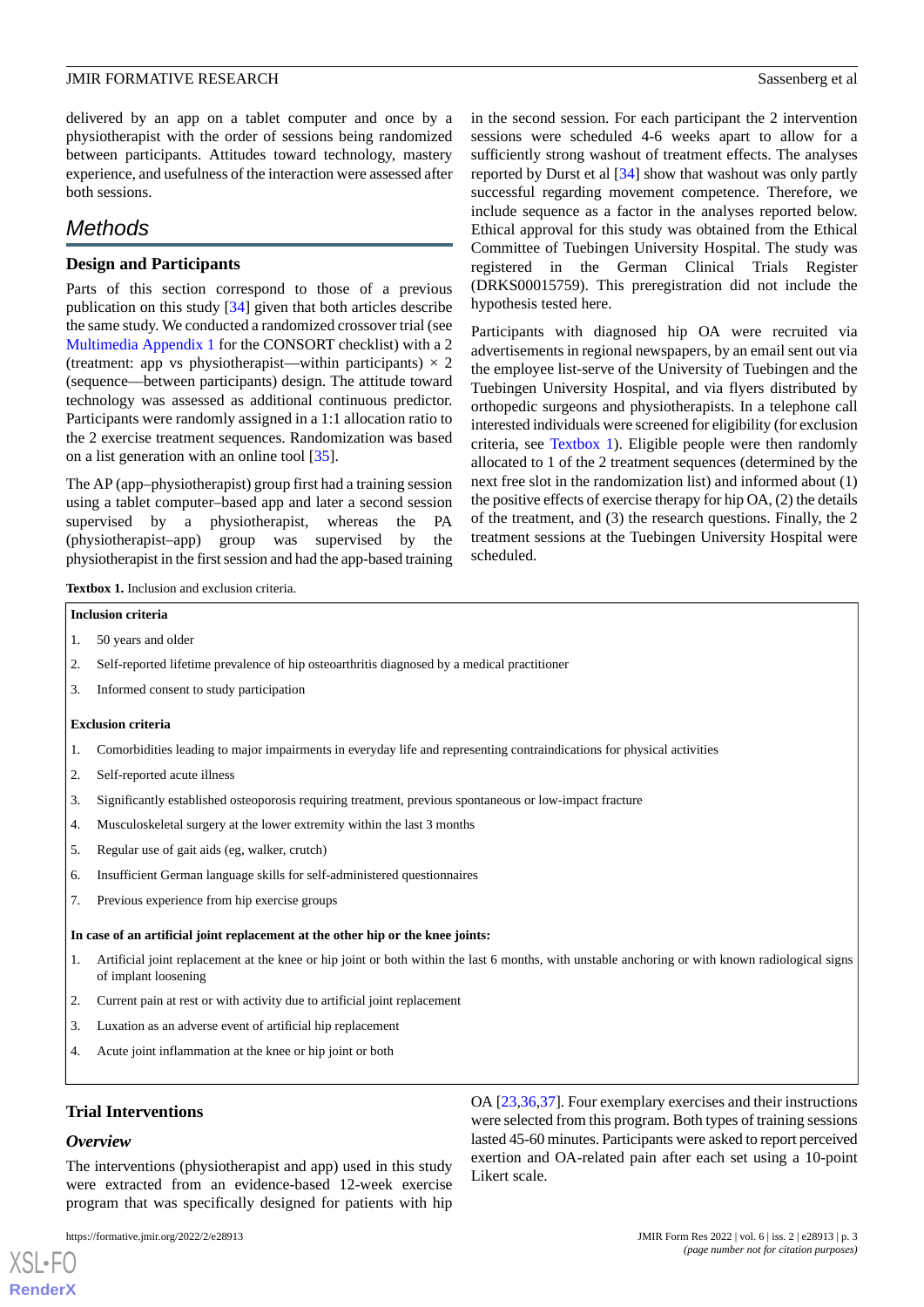#### *Physiotherapist-Guided Exercises*

The physiotherapist had 5 years of work experience. She introduced the exercises, corrected deficient or improper execution, and asked to adjust the exercise to the planned level of intensity, and in case of increasing pain according to the used target values of physical exhaustion and pain that had been implemented in the algorithm of the app to modify exercise intensity instructions. The physiotherapist also adapted the intensity level for the participant on an individual basis, as applicable.

#### *App-Guided Exercises*

The app was designed for and presented on a 9.7-in. (24.64 cm) tablet computer, which was mounted on a holder in a convenient position. All instructions were given on the tablet, after the app had been started by the experimenter. In line with the PAHCO model, the app supports practical exercises, cognitive and motor learning, and the processing of personal experience with movement [\[38](#page-10-2)]. The app consists of 5 components: (1) technical introduction, (2) creation of an individual user profile, (3) pedagogical agent, (4) exercise introductions, and (5) feedback-based dose adjustments and further instructions. Videos and acoustic signals are implemented in the software to guide the different exercises and to support the participant during the exercises. The videos combine long shots and close-ups

based on interviews in a pretest. In addition, the camera's perspective and the choice of actors were optimized based on the results of the pretest to render the starting position and the movements easily visible. Movement speeds for exercise repetition are set using an auditory signal and visually supported by the actor in the video. For details about the elements and the algorithms of the app, see Multimedia Appendix of Durst et al [[34\]](#page-9-18).

#### **Measures**

#### *Sample Characteristics*

Sociodemographic, anthropometric, personal, OA-related variables, and additional measures unrelated to the current research question were assessed before the first training session.

#### *Attitudes Toward Technology*

A validated 19-item scale for attitudes toward technology (German: "Technikaffinität" TA-EG [[39\]](#page-10-3)) was presented before the first training session. Participants had to indicate their agreement to each item (eg, "I enjoy trying out electronic devices"; α=.83) on a 5-point scale (1=*does not apply at all*, 5=*exactly applies*). Ratings were averaged and summarized in one index by averaging the values after recoding negatively worded items. Higher values indicate a more positive attitude toward technology (see [Table 1](#page-3-0) for descriptive statistics).

<span id="page-3-0"></span>**Table 1.** Baseline data for the complete sample differentiated according to treatment sequence.

| Characteristics                                                             | Total $(n=54)$ | $PA^{a}$ (n=26) | $AP^b$ (n=28) | $P$ value |
|-----------------------------------------------------------------------------|----------------|-----------------|---------------|-----------|
| Age (years), mean (SD)                                                      | 62.4(8.2)      | 62.5(8.0)       | 62.3(8.5)     | .91       |
| Gender                                                                      |                |                 |               | .74       |
| Female, n (%)                                                               | 32(59)         | 16(62)          | 16(57)        |           |
| Male, $n$ $(\%)$                                                            | 22(41)         | 10(39)          | 12(43)        |           |
| <b>Education</b>                                                            |                |                 |               | .19       |
| Academic education, n (%)                                                   | 22(41)         | 8 (31)          | 14(50)        |           |
| Vocational education, n (%)                                                 | 31(57)         | 18(69)          | 13(46)        |           |
| No vocational education, $n$ $(\%)$                                         | 1(2)           | 0(0)            | 1(4)          |           |
| <b>Work situation</b>                                                       |                |                 |               | .44       |
| Employed, $n$ $(\%)$                                                        | 32(59)         | 14 (54)         | 18(64)        |           |
| Retired, $n$ $(\%)$                                                         | 22(41)         | 12(46)          | 10(36)        |           |
| Experience with exercise groups $(1-5)$ , median $(IQR)$                    | 3.00(1.0)      | 3.00(1.0)       | 3.00(2.0)     | .31       |
| Daily everyday activity (minutes of cycling and walking/week), median (IQR) | 215 (360)      | 215 (330)       | 225 (458)     | .49       |
| Sports activity (minutes/week), median (IQR)                                | 209 (273)      | 229 (309)       | 184 (308)     | .26       |
| Attitudes toward technology, median (IQR)                                   | 3.16(0.5)      | 3.13(0.5)       | 3.20(0.5)     | .63       |

<sup>a</sup>PA: physiotherapist-app.

<sup>b</sup>AP: app–physiotherapist.

#### *Mastery Experience and Perceived Usefulness of the Interaction*

Mastery experience and perceived usefulness of the interaction were each measured once for the physiotherapist and once for the app. Four items were used to assess the *mastery experience*

regarding the exercise after each session, of which 2 were adopted from the subscale *Competence* of the Need Satisfaction in Exercise Scale [\[40](#page-10-4)] (eg, "I had the impression that I was executing the exercise effectively"; internal consistency:  $\alpha_{APP} = .88$ ;  $\alpha_{PHYSIO} = .67$ ). Four additional items assessing the *usefulness of the interaction* were self-developed and 1 was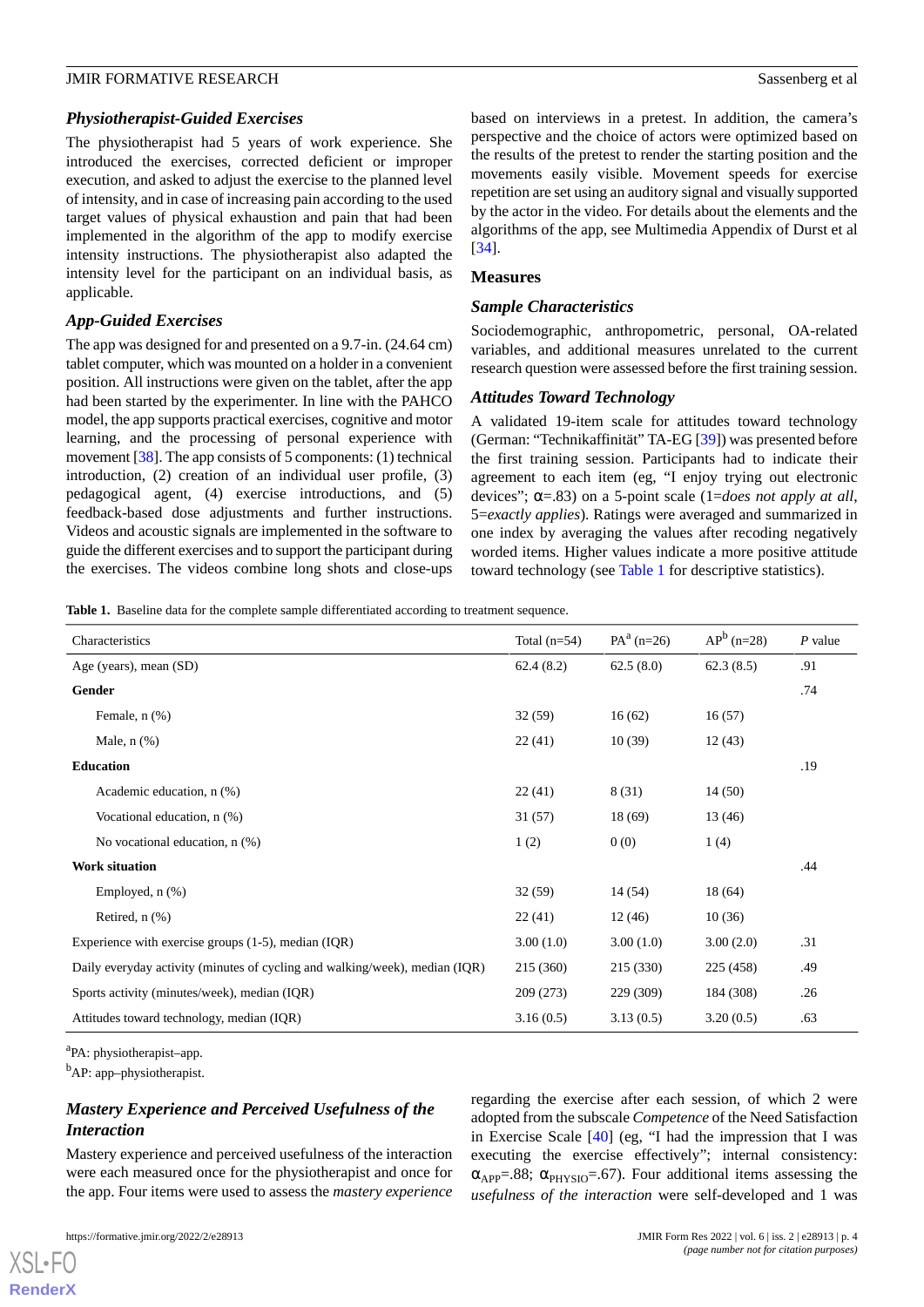adopted from the usability measure by Harder et al [[41\]](#page-10-5) (eg, "The instructions were helpful";  $\alpha_{APP} = .85$ ;  $\alpha_{PHYSIO} = .54$ ). The internal consistency for the usefulness of the interaction with the physiotherapist was not satisfying. Given that it could not be improved by dropping an item and that we aimed at parallel measures for both interventions, we did use the scale nonetheless. Both scales used a 4-point scale (1=*does not apply at all*, 4=*exactly applies*; see [Table 2](#page-4-0) for descriptive statistics). For all items, see [Multimedia Appendix 2](#page-8-12).

<span id="page-4-0"></span>

|  | Table 2. Mean (SD) of mastery experience and usefulness of interaction by sequence and treatment. |  |  |  |  |
|--|---------------------------------------------------------------------------------------------------|--|--|--|--|
|--|---------------------------------------------------------------------------------------------------|--|--|--|--|

| Measure                          | Total $(n=54)$ | $PA^{a}$ (n=26) | $AP^b$ (n=28) |  |
|----------------------------------|----------------|-----------------|---------------|--|
| <b>Usefulness of interaction</b> |                |                 |               |  |
| Physio $(n=49)$                  | 3.84(0.24)     | 3.84(0.27)      | 3.84(0.22)    |  |
| App $(n=51)$                     | 3.32(0.68)     | 3.43(0.57)      | 3.22(0.75)    |  |
| <b>Mastery experience</b>        |                |                 |               |  |
| Physio $(n=49)$                  | 3.51(0.32)     | 3.55(0.27)      | 3.47(0.36)    |  |
| App $(n=51)$                     | 3.16(0.56)     | 3.34(0.40)      | 3.00(0.64)    |  |
|                                  |                |                 |               |  |

<sup>a</sup>PA: physiotherapist-app.

 $<sup>b</sup>AP:$  app–physiotherapist.</sup>

#### **Sample Size**

We planned to collect data from at least 40 participants.

#### **Statistical Analysis**

Participant characteristics are summarized for the whole sample and for the 2 sequence conditions ([Table 1\)](#page-3-0). We tested for differences between sequence conditions using Pearson chi-square test for categorical data, independent Student *t* test for indices from rating scales, or Mann–Whitney *U* test. The latter was used if the assumption of normally distributed data was violated.

The main hypothesis was tested using a linear mixed design analysis of variance (mixed analysis of variance) with participant as random factor (nested within sequence of treatment order) and treatment (P and A), sequence (PA and AP), period (T1 and T2), and attitude toward technology (mean centered) as well as their (2- and 3-way) interactions as fixed factors separately for mastery experience and usefulness of interaction. Effects of interactions were resolved using simple slope analyses. We report the results based on analyses assuming normal distribution

of the variables. In cases where this assumption was violated, we repeated the analyses after normalization of scores and these scores were used for further data analysis. Results of both analyses were virtually identical.

The level of statistical significance was set at the conventional level of  $\alpha$ =.05. All data were analyzed using SPSS version 25 (IBM) and R version 3.6.1 (The R Foundation).

#### *Results*

#### **Participants**

Among 68 people, 59 fulfilled our inclusion criteria, contacted the study staff, and made an appointment. Five individuals canceled the first training appointment. Of the remaining 54 participants who completed the first training session, 7 could not attend the second session. One participant did not provide the ratings of the physiotherapist in the first session. Therefore, this case drops out of all analyses including this measure. Further details on flow of participants are depicted in [Figure 1](#page-5-0). The individual period between T1 and T2 ranged from 27 to 42 days, with an average interval of 34.7 days.

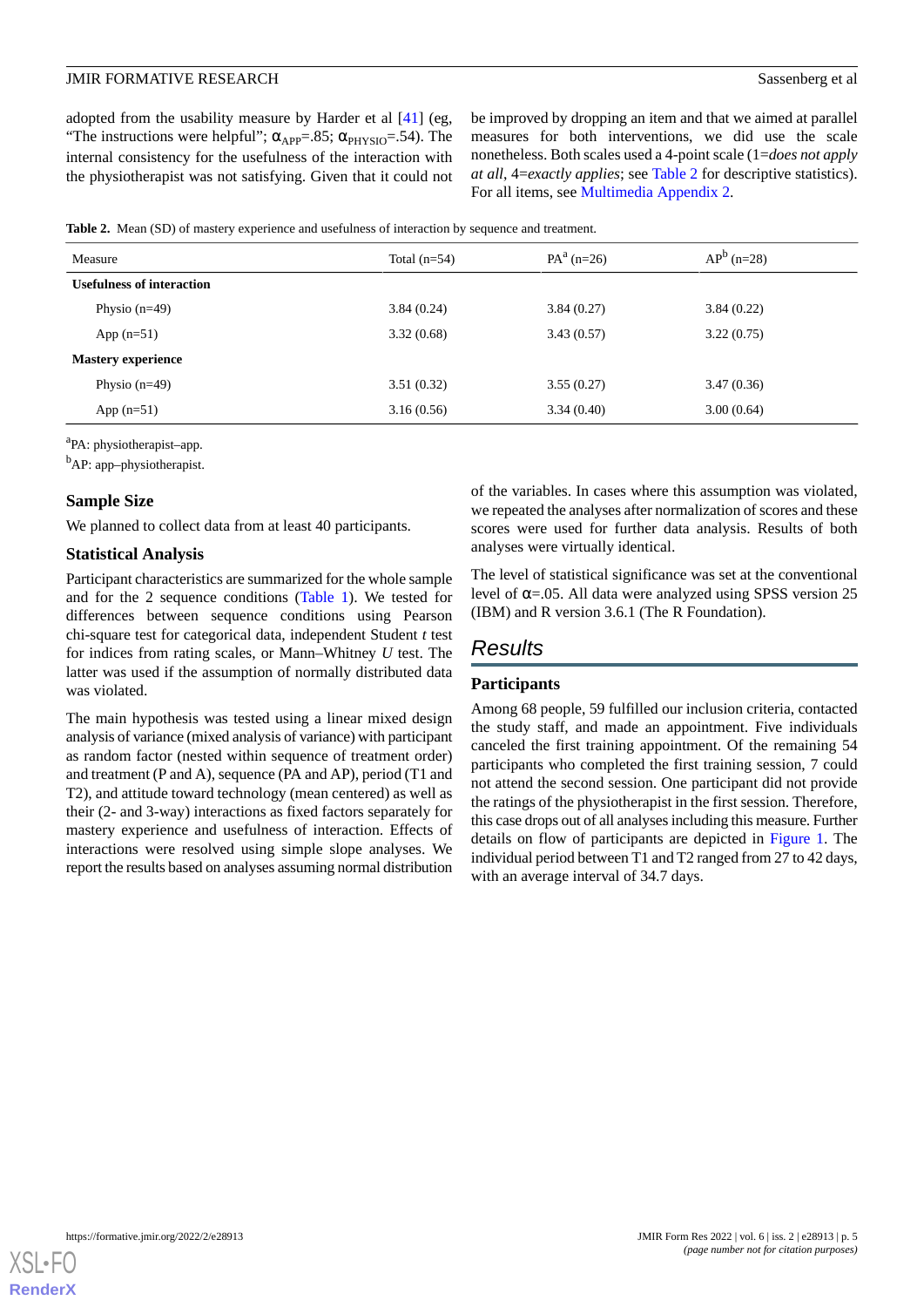<span id="page-5-0"></span>**Figure 1.** Study flowchart. A: app; AP: app-guided followed by a physiotherapist-guided sequence; P: physiotherapist; PA: physiotherapist-guided followed by an app-guided sequence.



#### **Baseline Data**

The key baseline characteristics including physical activity and exercise-related experiences did not differ between participants allocated to the 2 treatment sequences [\(Table 1\)](#page-3-0). For additional information, see Durst et al [[34\]](#page-9-18).

#### **Hypothesis Testing**

The analysis for *mastery experience* revealed a main effect of treatment,  $F_{1,41.9}$ =14.89, *P*<.001,  $\eta_{part}^2$ =0.26, CI<sub>b-90%</sub> of 0.09-0.43, which was again qualified by the expected treatment  $\times$  attitudes toward technology interaction,  $F_{1,41,6}=5.95, P=0.02$ ,  $\eta_{part}^2$ =0.12, CI<sub>b-90%</sub> of 0.01-0.29. In addition, there was a main effect of sequence factor,  $F_{1,42.8}$ =4.16,  $P = .05$ ,  $\eta_{part}^2 = 0.09$ ,  $CI_{b-90\%}$ of 0.00-0.24. In the PA condition the mastery experience was perceived more positive across both treatments than in the AP condition, which is mostly driven by the judgment of the app

([Table 2](#page-4-0)). The other main and interaction effects were not significant (in all cases, *F*<3.6 [41<*df*<43], P>.05).

Similarly, the analysis for *usefulness of interaction* revealed a main effect of treatment,  $F_{1,42}$ =26.98, *P*<.001,  $\eta_{part}^2$ =.38, CI<sub>b-90%</sub> of 0.20-0.54, which was qualified by the predicted treatment  $\times$ attitudes toward technology interaction,  $F_{1,41,7}=4.88$ ,  $P=03$ ,  $\eta_{part}^2$ =0.10, CI<sub>b-90%</sub> of 0.00-0.26. All other main effects or interactions were not significant (in all cases, *F*<2.2 [41<*df*<43], *P*>.10).

Simple slope analyses revealed that a more positive attitude toward technology correlated with a more positive mastery experience,  $b=0.16$ , standard error=0.07,  $t_{43}=2.46$ ,  $P=.02$ ,  $CI_{b-95\%}$ of 0.03-0.29, and a higher usefulness of the interaction, *b*=0.17, standard error=0.06,  $t_{43}$ =2.76,  $P$ =.01,  $CI_{b-95\%}$  of 0.05-0.30, regarding the app-based intervention, but not regarding the physio, both  $|t_{43}|$ <1 and *P*>.3 in all cases ([Figure 2](#page-6-0)).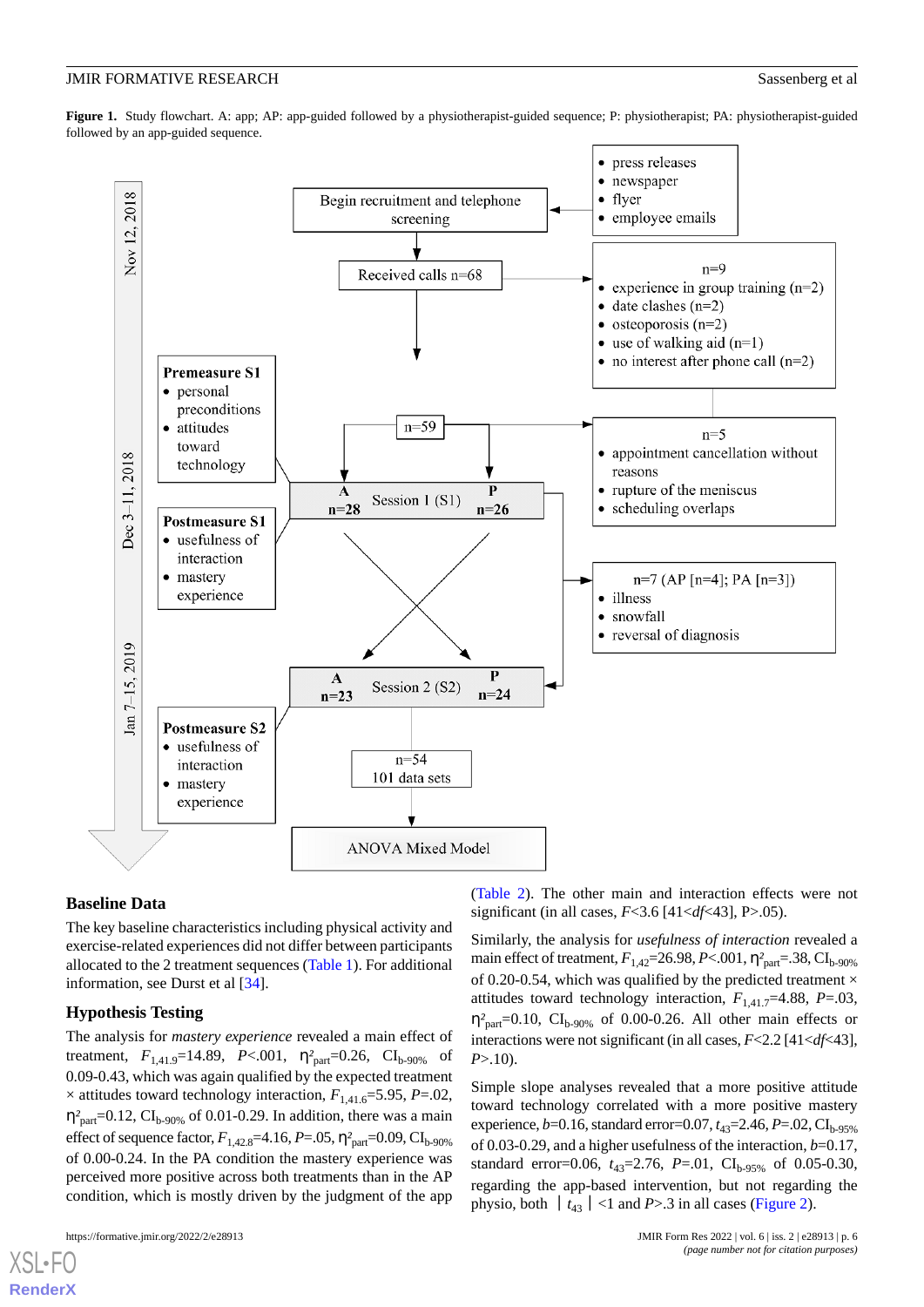<span id="page-6-0"></span>**Figure 2.** (A) Usefulness of interaction and (B) mastery experience by attitudes toward technology and intervention. Shaded areas represent 95% CIs.



#### *Discussion*

[XSL](http://www.w3.org/Style/XSL)•F **[RenderX](http://www.renderx.com/)**

#### **Principal Findings**

This study aimed at investigating the role of attitudes toward technology for the development of PAHCO (ie, mastery experience and the usefulness of the interaction) comparing app- and physiotherapist-guided exercise. We hypothesized that attitudes toward technology would predict the mastery

experience and the perceived usefulness of the interaction regarding app-guided exercise but not regarding physiotherapist-guided exercise. The results supported this prediction.

Overall mastery experience and usefulness of the interaction were lower as an outcome of app-guided exercise than as an outcome of physiotherapist-guided exercise. However, this main effect of intervention type was qualified by the predicted attitudes toward technology × intervention type interaction. For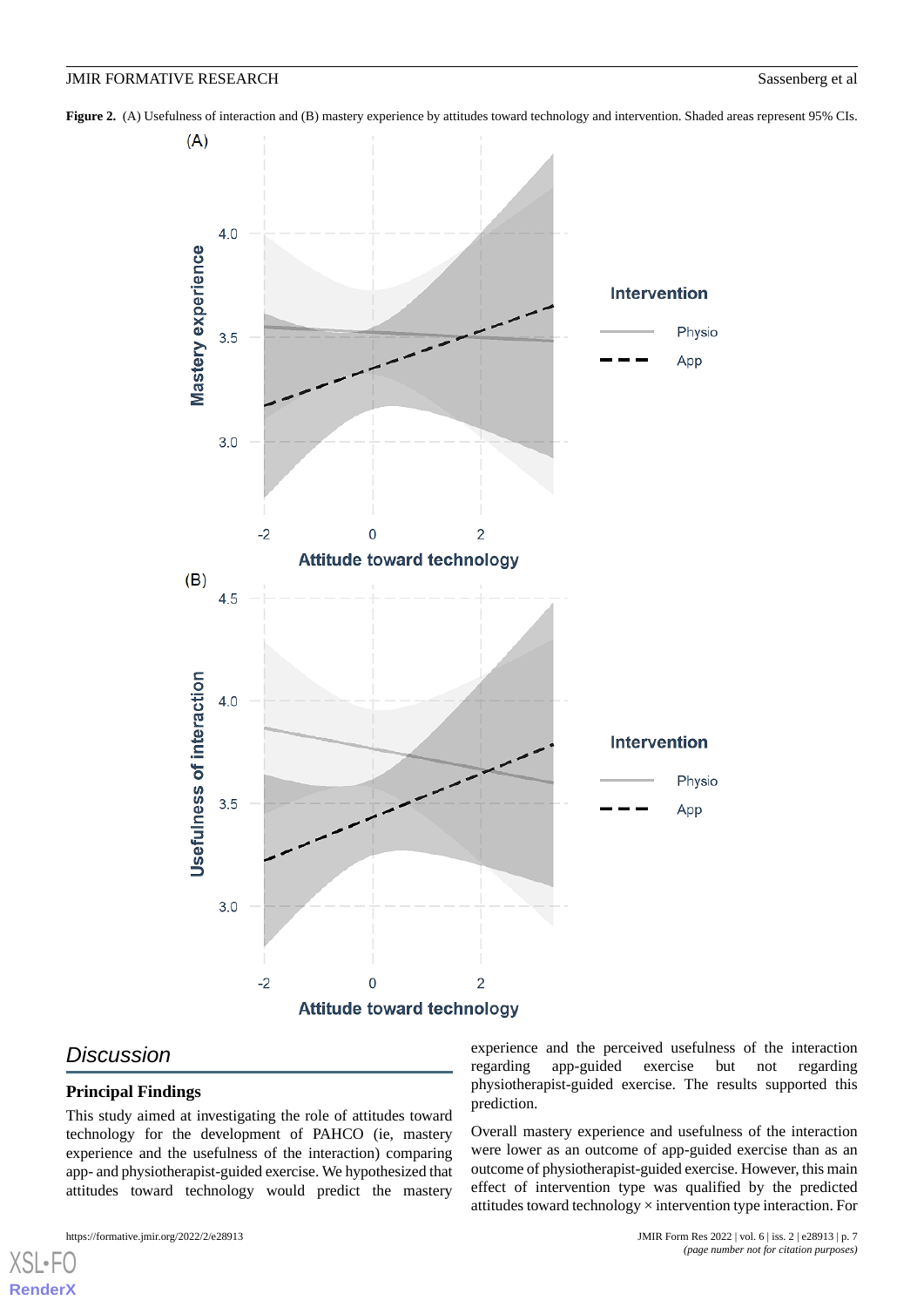people with a less positive attitude toward technology both outcomes were lower after the app-guided intervention than after the physiotherapist-guided intervention. This difference was substantially reduced for people with more positive attitudes toward technology and descriptively disappeared 2 SD above the mean, suggesting that only a few people with a very positive attitude toward technology might benefit to a similar extent from an app-based intervention as from a physiotherapist-guided intervention (but see the "Limitations" section). It should be noted, however, that as reported in Durst et al [[34](#page-9-18)] the movement performance (at least for more complex exercises) is higher after physiotherapist-guided exercise compared with app-guided exercise.

Consistent with a recent review mainly referring to qualitative studies [\[42\]](#page-10-6), our quantitative study approach provides additional evidence for the importance of attitudes toward technology in the process of implementing app-guided exercise interventions (and potentially also health apps including other interventions). People holding a less positive attitude toward technology benefit less in their health competence from the use of an app-guided intervention. This will not only work against the persistent use of such apps but also undermine the long-term health benefits that using such an app could have. In an environment where policy makers stress the self-reliance of patients and a rapidly growing amount of health technologies become available (and partly also replace other interventions), this is an important finding to be considered. Those holding a less positive attitude toward technology might face disadvantages. One intervention that might help to increase positive responses to app-based interventions among those holding a less positive attitude toward technology is a session in which the app is introduced face-to-face. This might result in increased self-efficacy, and therefore most likely also app use. Thus, combining the app with a face-to-face intervention might prevent disadvantages of those with negative attitudes toward technology that might otherwise occur.

What might drive the effects of attitudes toward technology? We assume that people with a negative attitude focus on different (ie, more negative) experiences while using a new technology than people holding a positive attitude. This attention-based explanation effect is speculative and should, thus, be tested in future research.

#### **Limitations**

This study has some limitations that should be noted. The means for the outcome measures after both interventions, but in particular after the physiotherapist-guided intervention, are very high. We are, thus, potentially dealing with a ceiling effect for both outcomes. This will most likely lead to an underestimation of effect sizes. Moreover, the intersections between regression lines should be interpreted with caution. Further research with larger samples and measures capturing the variance in the upper range of the scale in a more differentiated manner should be conducted before drawing conclusions about the level of attitudes toward technology from which an equality of both interventions could be assumed.

The usefulness of interaction scale for the physiotherapist had a low internal consistency, but analysis based on single items

 $XS$ -FO **[RenderX](http://www.renderx.com/)** do not result in a different pattern compared with the reported analysis. This indicates that the current results are stable even though the internal consistency of 1 indicator was low. The low internal consistency most likely results from the richer impression formation process for humans than for technology. The more differentiated impression people have about the physiotherapist might have contributed to a lower correlation between the aspects summarized in the usefulness of the interaction with the physiotherapist scale (compared with the app). At the same time, similar scales are required to compare the outcomes of both types of intervention. Future research might opt for a more differentiated measurement approach making up for this issue.

#### **Strengths**

Confronting each participant with both the app- and physiotherapist-guided intervention in randomized order is a strength of this study. It should, however, be noted that this might lead to carryover effects, that is, the outcome of the second intervention might be affected by the first intervention. In the reported analysis, the relevant sequence  $\times$  treatment interactions were not significant. However, for transparency reasons we would like to note that the attitudes toward technology  $\times$  treatment interactions are descriptively stronger when the app is presented first. If this difference is replicated in future research, it would indicate that the attitude toward technologies is less relevant and the use of exercise apps is particularly beneficial after exercise sessions guided by a physiotherapist—for instance, as a refresher or as an extension. The results of the movement performance data point in the same direction [\[34](#page-9-18)].

A further strength of this study is that we compared the outcomes of using an exercise-related app with the gold standard of a physiotherapist-guided exercise, whereas many studies only focus on the evaluation of apps (often comparing it with a no intervention control condition or paper instructions only). Our comparison sets a very high standard and in this light the difference between both interventions is not surprisingly high. This might in part result from another strength of this study, namely the fact that the exercise program implemented in the app is an evidence-based exercise intervention [\[22](#page-9-6),[23\]](#page-9-7). Finally, it should be noted that the study was conducted among diagnosed patients of an age group that is usually considered as being less technology savvy.

#### **Conclusion**

This study provided evidence for the impact of attitudes toward technology for the outcomes of app-guided but not of physiotherapist-guided physical exercise interventions regarding PAHCO. A positive attitude toward technology predicted higher mastery experience after an app-guided but not after a physiotherapist-guided intervention, which is most likely beneficial for task self-efficacy. Therefore, attitudes toward technology should be considered when prescribing and implementing app-based interventions to ensure task self-efficacy and beneficial effects on competencies for a healthy, physically active lifestyle.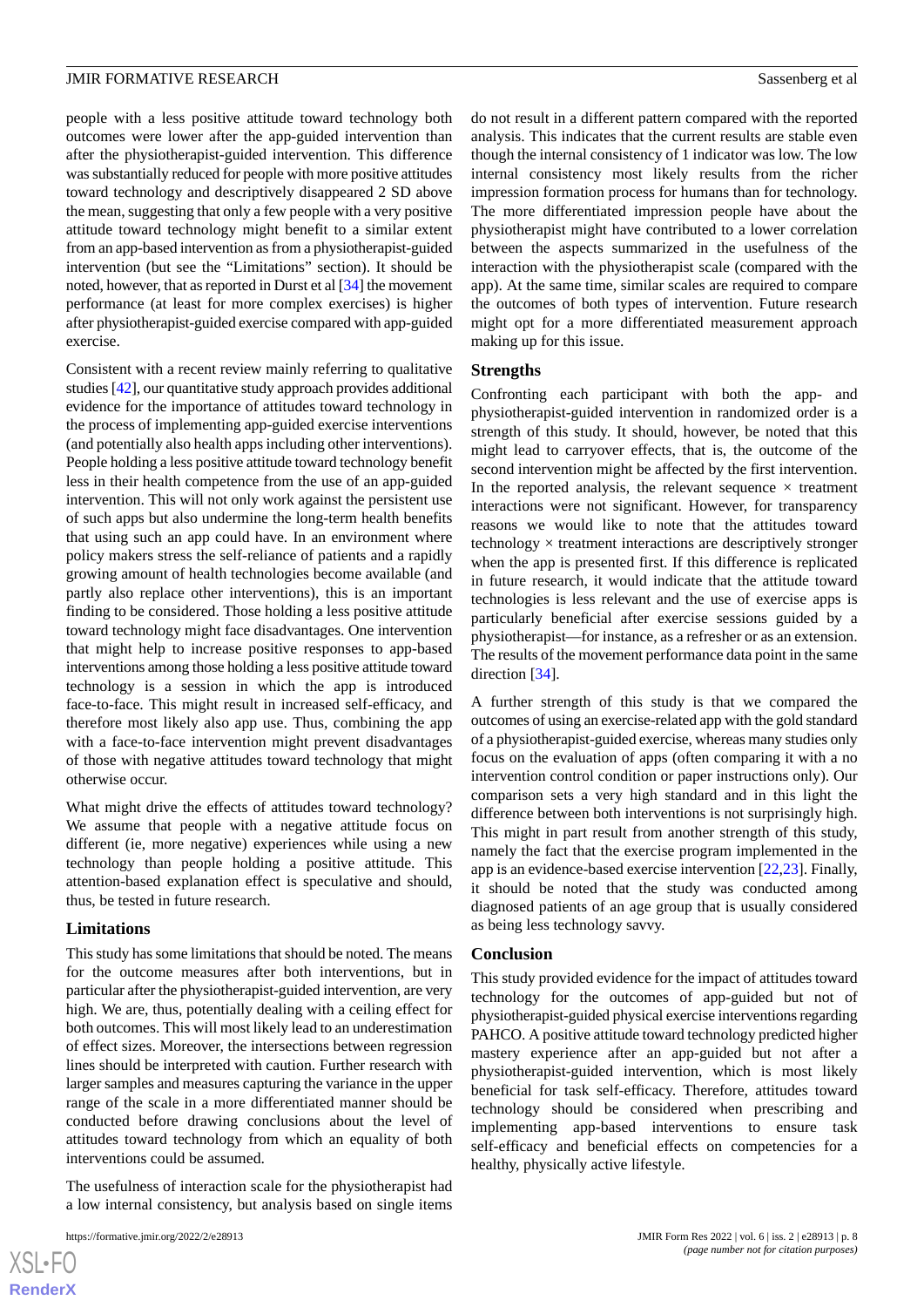#### **Acknowledgments**

The authors wish to thank the study participants. They also express their thanks to Simone Schweda, Hendrik Maier, Phillip Weber, and Georg Haupt for their assistance in the preparation and conduction of the study. The project is funded by the Leibniz-Wissenschafts-Campus Tuebingen "Cognitive Interface" with funds from the Ministry of Science, Research and the Arts Baden-Württemberg. The app was designed for a 9.7-in. (24.64 cm) Apple iPad and was developed by Ambigate GmbH (Tuebingen, Germany) according to the specifications of the authors.

#### **Conflicts of Interest**

<span id="page-8-11"></span>None declared.

#### **Multimedia Appendix 1**

<span id="page-8-12"></span>CONSORT-eHEALTH checklist (V 1.6.1). [[PDF File \(Adobe PDF File\), 9770 KB](https://jmir.org/api/download?alt_name=formative_v6i2e28913_app1.pdf&filename=71c23a569d984108df2023200f8cb49f.pdf)-[Multimedia Appendix 1\]](https://jmir.org/api/download?alt_name=formative_v6i2e28913_app1.pdf&filename=71c23a569d984108df2023200f8cb49f.pdf)

#### **Multimedia Appendix 2**

Items assessing mastery experience and usefulness of interaction. [[DOCX File , 13 KB](https://jmir.org/api/download?alt_name=formative_v6i2e28913_app2.docx&filename=f436392268362088adcae5b8b2fd0e5c.docx)-[Multimedia Appendix 2\]](https://jmir.org/api/download?alt_name=formative_v6i2e28913_app2.docx&filename=f436392268362088adcae5b8b2fd0e5c.docx)

#### <span id="page-8-1"></span><span id="page-8-0"></span>**References**

- 1. World Health Organization. Musculoskeletal conditions. World Health Organization. 2021 Feb 08. URL: [https://www.](https://www.who.int/news-room/fact-sheets/detail/musculoskeletal-conditions) [who.int/news-room/fact-sheets/detail/musculoskeletal-conditions](https://www.who.int/news-room/fact-sheets/detail/musculoskeletal-conditions) [accessed 2022-02-02]
- <span id="page-8-2"></span>2. Briggs AM, Woolf AD, Dreinhöfer K, Homb N, Hoy DG, Kopansky-Giles D, et al. Reducing the global burden of musculoskeletal conditions. Bull World Health Organ 2018 May 01;96(5):366-368 [\[FREE Full text\]](http://europepmc.org/abstract/MED/29875522) [doi: [10.2471/BLT.17.204891](http://dx.doi.org/10.2471/BLT.17.204891)] [Medline: [29875522\]](http://www.ncbi.nlm.nih.gov/entrez/query.fcgi?cmd=Retrieve&db=PubMed&list_uids=29875522&dopt=Abstract)
- 3. Deutsche Gesellschaft für Orthopädie und Orthopädische Chirurgie e.V. (DGOOC), Stöve J. S2k-Leitlinie Gonarthrose (Registernummer 033 - 004). AWMF. Berlin, Germany: AWMF Online; 2018 Jan 18. URL: [https://www.awmf.org/leitlinien/](https://www.awmf.org/leitlinien/detail/ll/033-004.html) [detail/ll/033-004.html](https://www.awmf.org/leitlinien/detail/ll/033-004.html) [accessed 2021-03-17]
- <span id="page-8-9"></span>4. Deutsche Gesellschaft für Orthopädie und Orthopädische Chirurgie e.V. (DGOOC), Matziolis G. S2k-Leitlinie Koxarthrose (Registernummer 033-001). Berlin, Germany: AWMF Online; 2019 Jul 08. URL: [https://www.awmf.org/leitlinien/detail/](https://www.awmf.org/leitlinien/detail/ll/033-001.html) [ll/033-001.html](https://www.awmf.org/leitlinien/detail/ll/033-001.html) [accessed 2021-03-17]
- <span id="page-8-4"></span><span id="page-8-3"></span>5. Fernandes L, Hagen KB, Bijlsma JWJ, Andreassen O, Christensen P, Conaghan PG, European League Against Rheumatism (EULAR). EULAR recommendations for the non-pharmacological core management of hip and knee osteoarthritis. Ann Rheum Dis 2013 Jul;72(7):1125-1135 [[FREE Full text](https://ard.bmj.com/lookup/pmidlookup?view=long&pmid=23595142)] [doi: [10.1136/annrheumdis-2012-202745](http://dx.doi.org/10.1136/annrheumdis-2012-202745)] [Medline: [23595142\]](http://www.ncbi.nlm.nih.gov/entrez/query.fcgi?cmd=Retrieve&db=PubMed&list_uids=23595142&dopt=Abstract)
- <span id="page-8-5"></span>6. McAlindon TE, Bannuru RR, Sullivan MC, Arden NK, Berenbaum F, Bierma-Zeinstra SM, et al. OARSI guidelines for the non-surgical management of knee osteoarthritis. Osteoarthritis Cartilage 2014 Mar;22(3):363-388 [\[FREE Full text\]](https://linkinghub.elsevier.com/retrieve/pii/S1063-4584(14)00016-8) [doi: [10.1016/j.joca.2014.01.003\]](http://dx.doi.org/10.1016/j.joca.2014.01.003) [Medline: [24462672](http://www.ncbi.nlm.nih.gov/entrez/query.fcgi?cmd=Retrieve&db=PubMed&list_uids=24462672&dopt=Abstract)]
- <span id="page-8-6"></span>7. Wallis JA, Webster KE, Levinger P, Taylor NF. What proportion of people with hip and knee osteoarthritis meet physical activity guidelines? A systematic review and meta-analysis. Osteoarthritis Cartilage 2013 Nov;21(11):1648-1659 [\[FREE](https://linkinghub.elsevier.com/retrieve/pii/S1063-4584(13)00906-0) [Full text\]](https://linkinghub.elsevier.com/retrieve/pii/S1063-4584(13)00906-0) [doi: [10.1016/j.joca.2013.08.003\]](http://dx.doi.org/10.1016/j.joca.2013.08.003) [Medline: [23948979\]](http://www.ncbi.nlm.nih.gov/entrez/query.fcgi?cmd=Retrieve&db=PubMed&list_uids=23948979&dopt=Abstract)
- <span id="page-8-7"></span>8. Gunn AH, Schwartz TA, Arbeeva LS, Callahan LF, Golightly Y, Goode A, et al. Fear of Movement and Associated Factors Among Adults With Symptomatic Knee Osteoarthritis. Arthritis Care Res (Hoboken) 2017 Dec;69(12):1826-1833 [\[FREE](http://europepmc.org/abstract/MED/28371481) [Full text\]](http://europepmc.org/abstract/MED/28371481) [doi: [10.1002/acr.23226\]](http://dx.doi.org/10.1002/acr.23226) [Medline: [28371481](http://www.ncbi.nlm.nih.gov/entrez/query.fcgi?cmd=Retrieve&db=PubMed&list_uids=28371481&dopt=Abstract)]
- <span id="page-8-8"></span>9. Danbjørg DB, Villadsen A, Gill E, Rothmann MJ, Clemensen J. Usage of an Exercise App in the Care for People With Osteoarthritis: User-Driven Exploratory Study. JMIR Mhealth Uhealth 2018 Jan 11;6(1):e11 [\[FREE Full text\]](https://mhealth.jmir.org/2018/1/e11/) [doi: [10.2196/mhealth.7734](http://dx.doi.org/10.2196/mhealth.7734)] [Medline: [29326092](http://www.ncbi.nlm.nih.gov/entrez/query.fcgi?cmd=Retrieve&db=PubMed&list_uids=29326092&dopt=Abstract)]
- <span id="page-8-10"></span>10. Bennell KL, Dobson F, Hinman RS. Exercise in osteoarthritis: moving from prescription to adherence. Best Pract Res Clin Rheumatol 2014 Feb;28(1):93-117. [doi: [10.1016/j.berh.2014.01.009](http://dx.doi.org/10.1016/j.berh.2014.01.009)] [Medline: [24792947\]](http://www.ncbi.nlm.nih.gov/entrez/query.fcgi?cmd=Retrieve&db=PubMed&list_uids=24792947&dopt=Abstract)
- 11. McCarthy CJ, Mills PM, Pullen R, Roberts C, Silman A, Oldham JA. Supplementing a home exercise programme with a class-based exercise programme is more effective than home exercise alone in the treatment of knee osteoarthritis. Rheumatology (Oxford) 2004 Jul;43(7):880-886. [doi: [10.1093/rheumatology/keh188](http://dx.doi.org/10.1093/rheumatology/keh188)] [Medline: [15113993\]](http://www.ncbi.nlm.nih.gov/entrez/query.fcgi?cmd=Retrieve&db=PubMed&list_uids=15113993&dopt=Abstract)
- 12. Daly RM, Gianoudis J, Hall T, Mundell NL, Maddison R. Feasibility, Usability, and Enjoyment of a Home-Based Exercise Program Delivered via an Exercise App for Musculoskeletal Health in Community-Dwelling Older Adults: Short-term Prospective Pilot Study. JMIR Mhealth Uhealth 2021 Jan 13;9(1):e21094 [[FREE Full text](https://mhealth.jmir.org/2021/1/e21094/)] [doi: [10.2196/21094\]](http://dx.doi.org/10.2196/21094) [Medline: [33439147](http://www.ncbi.nlm.nih.gov/entrez/query.fcgi?cmd=Retrieve&db=PubMed&list_uids=33439147&dopt=Abstract)]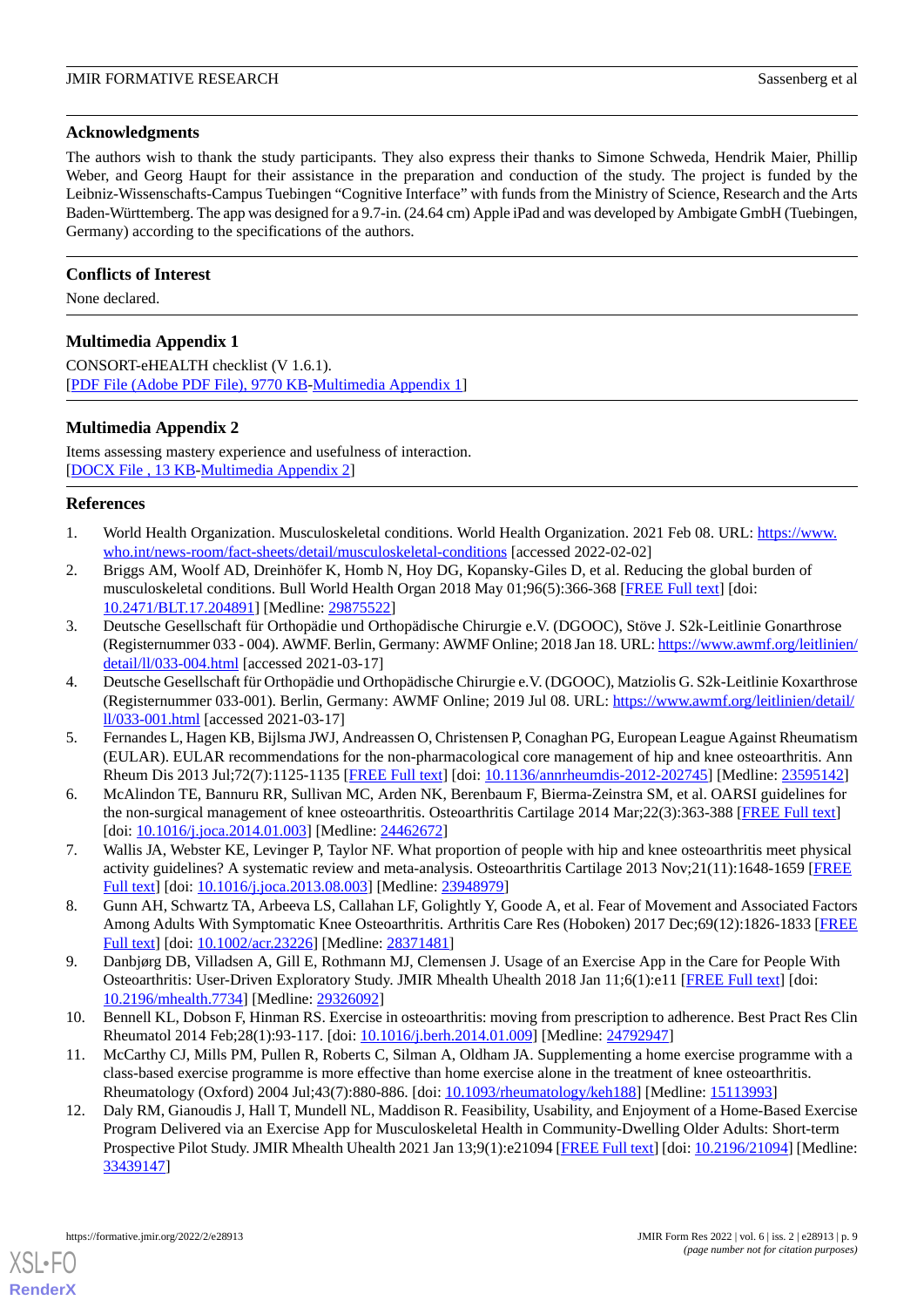- 13. Kiss N, Baguley BJ, Ball K, Daly RM, Fraser SF, Granger CL, et al. Technology-Supported Self-Guided Nutrition and Physical Activity Interventions for Adults With Cancer: Systematic Review. JMIR Mhealth Uhealth 2019 Feb 12;7(2):e12281 [[FREE Full text](https://mhealth.jmir.org/2019/2/e12281/)] [doi: [10.2196/12281\]](http://dx.doi.org/10.2196/12281) [Medline: [30747720\]](http://www.ncbi.nlm.nih.gov/entrez/query.fcgi?cmd=Retrieve&db=PubMed&list_uids=30747720&dopt=Abstract)
- 14. Mehra S, van den Helder J, Visser B, Engelbert RHH, Weijs PJM, Kröse BJA. Evaluation of a Blended Physical Activity Intervention for Older Adults: Mixed Methods Study. J Med Internet Res 2020 Jul 23;22(7):e16380 [\[FREE Full text](https://www.jmir.org/2020/7/e16380/)] [doi: [10.2196/16380\]](http://dx.doi.org/10.2196/16380) [Medline: [32459652\]](http://www.ncbi.nlm.nih.gov/entrez/query.fcgi?cmd=Retrieve&db=PubMed&list_uids=32459652&dopt=Abstract)
- 15. Robertson MC, Tsai E, Lyons EJ, Srinivasan S, Swartz MC, Baum ML, et al. Mobile Health Physical Activity Intervention Preferences in Cancer Survivors: A Qualitative Study. JMIR Mhealth Uhealth 2017 Jan 24;5(1):e3 [[FREE Full text\]](https://mhealth.jmir.org/2017/1/e3/) [doi: [10.2196/mhealth.6970](http://dx.doi.org/10.2196/mhealth.6970)] [Medline: [28119278](http://www.ncbi.nlm.nih.gov/entrez/query.fcgi?cmd=Retrieve&db=PubMed&list_uids=28119278&dopt=Abstract)]
- <span id="page-9-1"></span><span id="page-9-0"></span>16. Rossen S, Kayser L, Vibe-Petersen J, Christensen JF, Ried-Larsen M. Cancer Survivors' Receptiveness to Digital Technology-Supported Physical Rehabilitation and the Implications for Design: Qualitative Study. J Med Internet Res 2020 Aug 05;22(8):e15335 [[FREE Full text](https://www.jmir.org/2020/8/e15335/)] [doi: [10.2196/15335\]](http://dx.doi.org/10.2196/15335) [Medline: [32755892](http://www.ncbi.nlm.nih.gov/entrez/query.fcgi?cmd=Retrieve&db=PubMed&list_uids=32755892&dopt=Abstract)]
- <span id="page-9-2"></span>17. Ofcom. Rise of the social seniors revealed. Ofcom. 2017 Jun 20. URL: [https://www.ofcom.org.uk/about-ofcom/latest/](https://www.ofcom.org.uk/about-ofcom/latest/features-and-news/rise-social-seniors) [features-and-news/rise-social-seniors](https://www.ofcom.org.uk/about-ofcom/latest/features-and-news/rise-social-seniors) [accessed 2021-03-17]
- <span id="page-9-3"></span>18. Cajita MI, Hodgson NA, Lam KW, Yoo S, Han H. Facilitators of and Barriers to mHealth Adoption in Older Adults With Heart Failure. Comput Inform Nurs 2018 Aug;36(8):376-382 [[FREE Full text\]](http://europepmc.org/abstract/MED/29742549) [doi: 10.1097/CIN.000000000000442] [Medline: [29742549](http://www.ncbi.nlm.nih.gov/entrez/query.fcgi?cmd=Retrieve&db=PubMed&list_uids=29742549&dopt=Abstract)]
- <span id="page-9-4"></span>19. Chen TL, Bhattacharjee T, Beer JM, Ting LH, Hackney ME, Rogers WA, et al. Older adults' acceptance of a robot for partner dance-based exercise. PLoS One 2017;12(10):e0182736 [\[FREE Full text](https://dx.plos.org/10.1371/journal.pone.0182736)] [doi: [10.1371/journal.pone.0182736\]](http://dx.doi.org/10.1371/journal.pone.0182736) [Medline: [29045408](http://www.ncbi.nlm.nih.gov/entrez/query.fcgi?cmd=Retrieve&db=PubMed&list_uids=29045408&dopt=Abstract)]
- <span id="page-9-6"></span><span id="page-9-5"></span>20. Warner LM, Schüz B, Knittle K, Ziegelmann J, Wurm S. Sources of perceived self-efficacy as predictors of physical activity in older adults. Applied Psychology: Health and Well-Being 2011;3(2):172-192. [doi: [10.1111/j.1758-0854.2011.01050.x](http://dx.doi.org/10.1111/j.1758-0854.2011.01050.x)]
- <span id="page-9-7"></span>21. Rahimi B, Nadri H, Lotfnezhad Afshar H, Timpka T. A Systematic Review of the Technology Acceptance Model in Health Informatics. Appl Clin Inform 2018 Jul;9(3):604-634 [[FREE Full text](http://europepmc.org/abstract/MED/30112741)] [doi: [10.1055/s-0038-1668091\]](http://dx.doi.org/10.1055/s-0038-1668091) [Medline: [30112741\]](http://www.ncbi.nlm.nih.gov/entrez/query.fcgi?cmd=Retrieve&db=PubMed&list_uids=30112741&dopt=Abstract)
- 22. Haupt G, Janßen P, Krauß I, Steinhilber B. Das Tübinger Hüftkonzept. Essen, Germany: Hellblau-Verlag; Feb 10, 2014.
- <span id="page-9-8"></span>23. Krauß I, Steinhilber B, Haupt G, Miller R, Martus P, Janßen P. Exercise therapy in hip osteoarthritis--a randomized controlled trial. Dtsch Arztebl Int 2014 Sep 01;111(35-36):592-599 [\[FREE Full text\]](https://doi.org/10.3238/arztebl.2014.0592) [doi: [10.3238/arztebl.2014.0592](http://dx.doi.org/10.3238/arztebl.2014.0592)] [Medline: [25249361](http://www.ncbi.nlm.nih.gov/entrez/query.fcgi?cmd=Retrieve&db=PubMed&list_uids=25249361&dopt=Abstract)]
- <span id="page-9-9"></span>24. Sudeck G, Pfeifer K. Physical activity-related health competence as an integrative objective in exercise therapy and health sports – conception and validation of a short questionnaire. Sportwiss 2016 May 17;46(2):74-87. [doi: [10.1007/s12662-016-0405-4\]](http://dx.doi.org/10.1007/s12662-016-0405-4)
- <span id="page-9-10"></span>25. Carl J, Sudeck G, Pfeifer K. Competencies for a Healthy Physically Active Lifestyle-Reflections on the Model of Physical Activity-Related Health Competence. J Phys Act Health 2020 May 29;17(7):688-697. [doi: [10.1123/jpah.2019-0442\]](http://dx.doi.org/10.1123/jpah.2019-0442) [Medline: [32473589](http://www.ncbi.nlm.nih.gov/entrez/query.fcgi?cmd=Retrieve&db=PubMed&list_uids=32473589&dopt=Abstract)]
- <span id="page-9-12"></span><span id="page-9-11"></span>26. Higgins TJ, Middleton KR, Winner L, Janelle CM. Physical activity interventions differentially affect exercise task and barrier self-efficacy: a meta-analysis. Health Psychol 2014 Aug;33(8):891-903 [[FREE Full text](http://europepmc.org/abstract/MED/23957904)] [doi: [10.1037/a0033864](http://dx.doi.org/10.1037/a0033864)] [Medline: [23957904](http://www.ncbi.nlm.nih.gov/entrez/query.fcgi?cmd=Retrieve&db=PubMed&list_uids=23957904&dopt=Abstract)]
- <span id="page-9-13"></span>27. Bandura A. Self-efficacy: toward a unifying theory of behavioral change. Psychol Rev 1977 Mar;84(2):191-215. [doi: [10.1037//0033-295x.84.2.191](http://dx.doi.org/10.1037//0033-295x.84.2.191)] [Medline: [847061](http://www.ncbi.nlm.nih.gov/entrez/query.fcgi?cmd=Retrieve&db=PubMed&list_uids=847061&dopt=Abstract)]
- <span id="page-9-14"></span>28. Marcus BH, Eaton CA, Rossi JS, Harlow LL. Self-Efficacy, Decision-Making, and Stages of Change: An Integrative Model of Physical Exercise1. J Appl Social Pyschol 1994 Mar;24(6):489-508. [doi: [10.1111/j.1559-1816.1994.tb00595.x\]](http://dx.doi.org/10.1111/j.1559-1816.1994.tb00595.x)
- <span id="page-9-15"></span>29. Behringer N, Sassenberg K. Introducing social media for knowledge management: Determinants of employees' intentions to adopt new tools. Computers in Human Behavior 2015 Jul;48:290-296. [doi: [10.1016/j.chb.2015.01.069](http://dx.doi.org/10.1016/j.chb.2015.01.069)]
- <span id="page-9-16"></span>30. Anderberg P, Eivazzadeh S, Berglund JS. A Novel Instrument for Measuring Older People's Attitudes Toward Technology (TechPH): Development and Validation. J Med Internet Res 2019 May 23;21(5):e13951. [doi: [10.2196/13951](http://dx.doi.org/10.2196/13951)] [Medline: [31124467](http://www.ncbi.nlm.nih.gov/entrez/query.fcgi?cmd=Retrieve&db=PubMed&list_uids=31124467&dopt=Abstract)]
- <span id="page-9-18"></span><span id="page-9-17"></span>31. Currie M, Philip LJ, Roberts A. Attitudes towards the use and acceptance of eHealth technologies: a case study of older adults living with chronic pain and implications for rural healthcare. BMC Health Serv Res 2015 Apr 16;15:162 [[FREE](https://bmchealthservres.biomedcentral.com/articles/10.1186/s12913-015-0825-0) [Full text\]](https://bmchealthservres.biomedcentral.com/articles/10.1186/s12913-015-0825-0) [doi: [10.1186/s12913-015-0825-0](http://dx.doi.org/10.1186/s12913-015-0825-0)] [Medline: [25888988](http://www.ncbi.nlm.nih.gov/entrez/query.fcgi?cmd=Retrieve&db=PubMed&list_uids=25888988&dopt=Abstract)]
- <span id="page-9-19"></span>32. Kim J, Park H. Development of a health information technology acceptance model using consumers' health behavior intention. J Med Internet Res 2012 Oct 01;14(5):e133 [\[FREE Full text\]](https://www.jmir.org/2012/5/e133/) [doi: [10.2196/jmir.2143\]](http://dx.doi.org/10.2196/jmir.2143) [Medline: [23026508\]](http://www.ncbi.nlm.nih.gov/entrez/query.fcgi?cmd=Retrieve&db=PubMed&list_uids=23026508&dopt=Abstract)
- 33. Legris P, Ingham J, Collerette P. Why do people use information technology? A critical review of the technology acceptance model. Information & Management 2003 Jan;40(3):191-204. [doi: [10.1016/s0378-7206\(01\)00143-4](http://dx.doi.org/10.1016/s0378-7206(01)00143-4)]
- 34. Durst J, Roesel I, Sudeck G, Sassenberg K, Krauss I. Effectiveness of Human Versus Computer-Based Instructions for Exercise on Physical Activity-Related Health Competence in Patients with Hip Osteoarthritis: Randomized Noninferiority Crossover Trial. J Med Internet Res 2020 Sep 28;22(9):e18233 [\[FREE Full text](https://www.jmir.org/2020/9/e18233/)] [doi: [10.2196/18233](http://dx.doi.org/10.2196/18233)] [Medline: [32985991\]](http://www.ncbi.nlm.nih.gov/entrez/query.fcgi?cmd=Retrieve&db=PubMed&list_uids=32985991&dopt=Abstract)
- 35. True random number service. RANDOM.ORG. URL:<https://www.random.org> [accessed 2022-02-02]